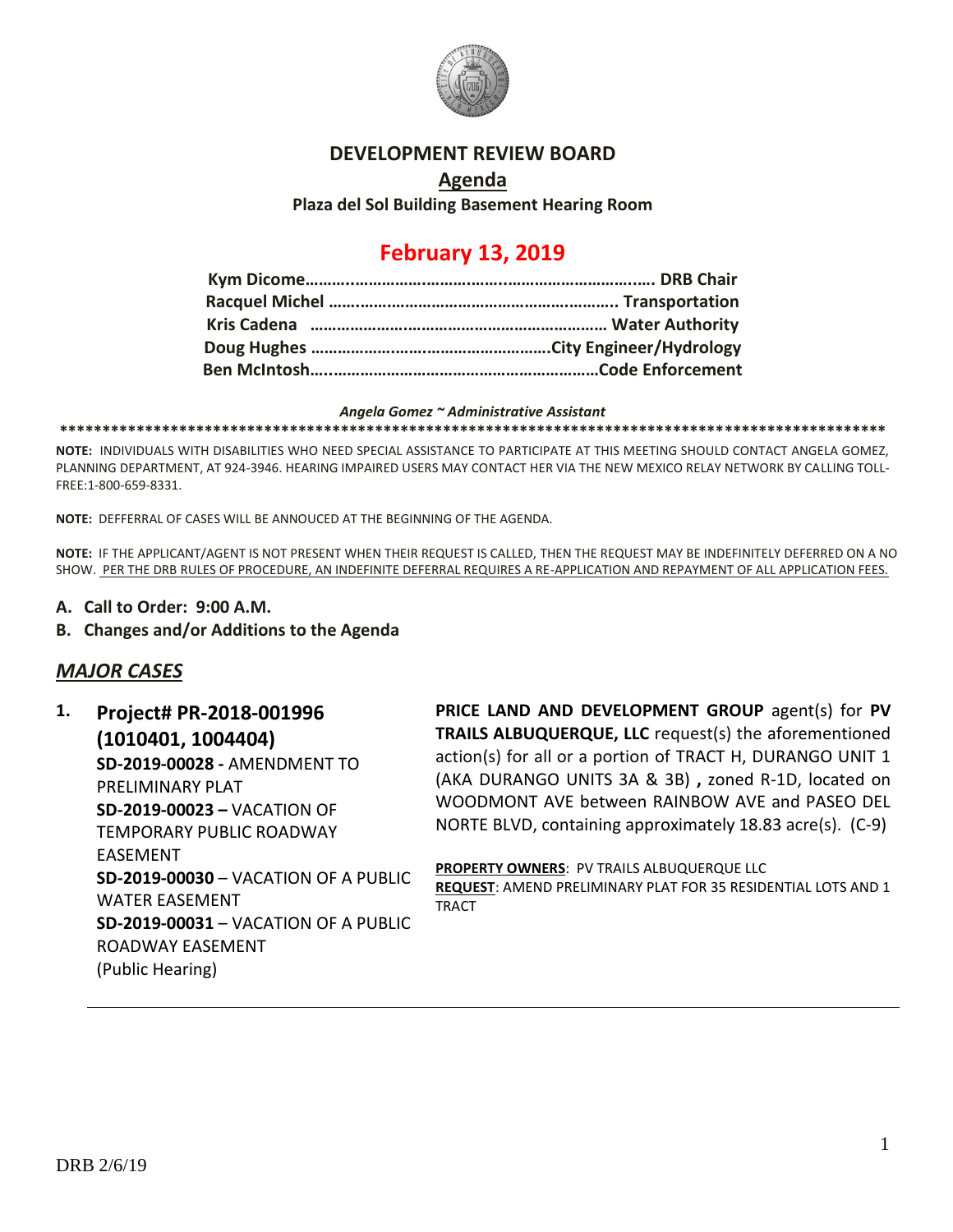**2**. **Project# PR-2018-001996 (1010401, 1004404) SD-2019-00024 -** PRELIMINARY PLAT **VA-2019-00032 –** TEMPORARY DEFERRAL OF SIDEWALK **VA-2019-00031** – SIDEWALK WAIVER **SD-2019-00029** – VACATION OF PUBLIC ROADWAY EASEMENT **SD-2019-00025** – VACATION OF A PUBLIC WATER AND SANITARY SEWER EASEMENT (Public Hearing)

**PRICE LAND AND DEVELOPMENT GROUP** agent(s) for **PV TRAILS ALBUQUERQUE, LLC** request(s) the aforementioned action(s) for all or a portion of TRACT H, DURANGO UNIT 1 (AKA DURANGO UNITS 4 & 5) **,** zoned R-1D, located on WOODMONT AVE between RAINBOW AVE and PASEO DEL NORTE BLVD, containing approximately 11.32 acre(s). (C-9)

**PROPERTY OWNERS**: PV TRAILS ALBUQUERQUE LLC **REQUEST**: PRELIMINARY PLAT FOR 39 RESIDENTIAL LOTS

| 3. | Project# PR-2018-001991<br>(1004404)<br>SD-2019-00026 - PRELIMINARY PLAT<br>VA-2019-00033 - TEMPORARY DEFERRAL<br>OF SIDEWALK<br><b>SD-2019-0027 - VACATION OF</b><br><b>TEMPORARY PUBLIC DRAINAGE</b><br><b>EASEMENT</b><br>(Public Hearing) | PRICE LAND AND DEVELOPMENT GROUP agent(s) for PV<br>TRAILS ALBUQUERQUE, LLC request(s) the aforementioned<br>action(s) for all or a portion of TRACT 6 BULK LAND PLAT OF<br>THE TRAILS UNIT 3A & TRACT C CORRECTION PLAT OF<br>VALLE PRADO UNIT 3 (AKA VALLE PRADO UNITS 4 & 5),<br>zoned R-1D, located on WOODMONT AVE between<br>RAINBOW AVE and PASEO DEL NORTE BLVD, containing<br>approximately 15.52 acre(s). (C-9)<br><b>PROPERTY OWNERS: PV TRAILS ALBUQUERQUE LLC</b><br><b>REQUEST: PRELIMINARY PLAT FOR 93 RESIDENTIAL LOTS</b> |
|----|-----------------------------------------------------------------------------------------------------------------------------------------------------------------------------------------------------------------------------------------------|--------------------------------------------------------------------------------------------------------------------------------------------------------------------------------------------------------------------------------------------------------------------------------------------------------------------------------------------------------------------------------------------------------------------------------------------------------------------------------------------------------------------------------------------|
| 4. | Project# PR-2018-001980                                                                                                                                                                                                                       | ISAACSON & ARFMAN, PA agent(s) for SANTA MONICA                                                                                                                                                                                                                                                                                                                                                                                                                                                                                            |

**(1010144) SD-2019-00014 –** FINAL PLAT (Public Meeting)

**ISAACSON & ARFMAN, PA** agent(s) for **SANTA MONICA PLACE DEVELOPMENT, LLC** request(s) the aforementioned action(s) for all or a portion of TRACT 4-A-1 PLAT OF TRACTS 3-A-1 AND 4-A-1**,** SANTA MONICA PLACE, zoned R-1A, located at SANTA MONICA AVE NE between SAN PEDRO DR NE and LOUISIANA BLVD NE, containing approximately 4.6301 acre(s). (D-18)

**PROPERTY OWNERS**: DEL REY INVESTMENTS LLC C/O ARGUS DEVELOPMENT COMPANY INC **REQUEST**: FINAL PLAT APPROVAL FOR 24 RESIDENTIAL LOTS AND 3 TRACTS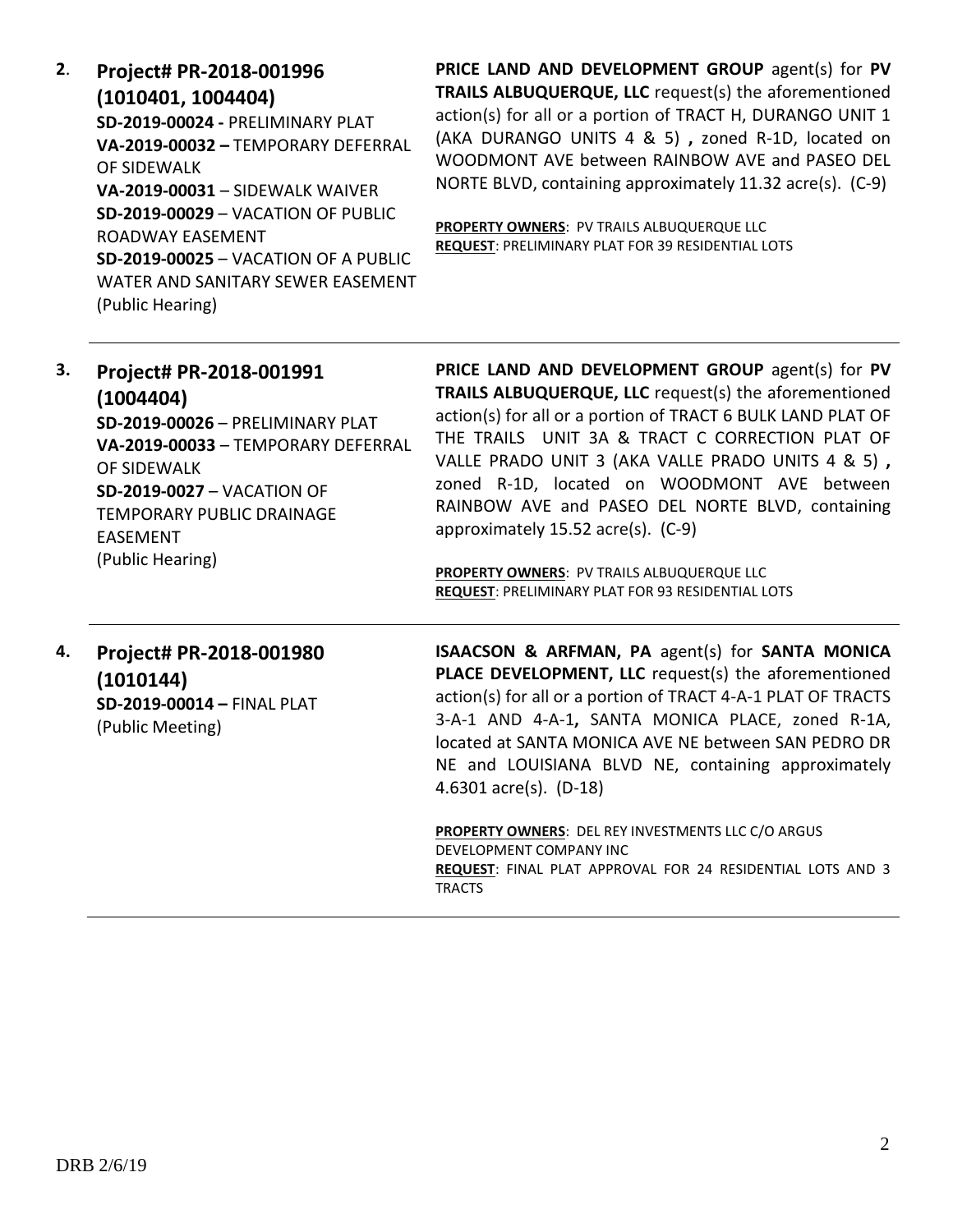| 5. | Project# PR-2018-001997<br>SI-2019-00020 - SITE PLAN<br>(Public Meeting)                                                                                                                                                                                                           | TIERRA WEST, LLC agent(s) for MAVERIK INC. request(s)<br>the aforementioned action(s) for all or a portion of LOT 7,<br>CUTTER INDUSTRIAL PARK SUBDIVISION UNIT 6, zoned NR-<br>LM, located at 3737 PRINCETON DR NE, south of<br>COMANCHE RD<br>NE and east of I-25, containing<br>approximately 1.625 acre(s). (G-16)<br>PROPERTY OWNERS: SHELTON J & MARSHA J C/O EDWARDS<br><b>COMMERICAL REALTY LLC</b><br><b>REQUEST: SITE PLAN FOR A GAS STATION AND CONVENIENT STORE</b>                                                                                                                                                               |
|----|------------------------------------------------------------------------------------------------------------------------------------------------------------------------------------------------------------------------------------------------------------------------------------|-----------------------------------------------------------------------------------------------------------------------------------------------------------------------------------------------------------------------------------------------------------------------------------------------------------------------------------------------------------------------------------------------------------------------------------------------------------------------------------------------------------------------------------------------------------------------------------------------------------------------------------------------|
| 6. | Project# PR-2018-001759<br>SD-2018-00129-PRELIMINARY PLAT<br>VA-2018-00234 - DESIGN VARIANCE<br>VA-2019-00025 - SIDEWALK WAIVER<br>VA-2019-00026 - SIDEWALK DEFERRAL<br>VA-2019-00027 - DESIGN VARIANCE<br>(Public Hearing)                                                        | <b>HUSTON</b><br>INC.<br><b>BOHANNAN</b><br>agent(s) for <b>WESTERN</b><br>ALBUQUERQUE LAND HOLDINGS C/O GARRETT REAL<br><b>ESTATE DEV.</b> request(s) the aforementioned action(s) for all<br>or a portion of TRACT P WATERSHED SUBDIVISION, zoned<br>PC, located on ARROYO VISTA BLVD NW near 118 <sup>th</sup> /HIGH<br>MESA, containing approximately 88.68 acre(s). (H-07, J-08,<br>$J-O7$ ) [Deferred from $1/23/19$ ]<br>PROPERTY OWNERS: WESTERN ALBQ LAND HOLDINGS c/o GARRETT<br><b>DEV CORP</b><br>REQUEST: PRELIMINARY PLAT TO SUBDIVIDE INTO 327 LOTS + 46<br>TRACTS AND DESIGN VARIANCES TO DPM AND WAIVER/ DEFERRAL OF<br>S/WS |
| 7. | <b>Project# 1011598</b><br>18DRB-70137 - VACATION OF PUBLIC<br>RIGHT-OF-WAY<br>18DRB-70138 - SIDEWALK VARIANCE<br>18DRB-70139 - SUBDIVISION DESIGN<br>VARIANCE FROM MINIMUM DPM<br><b>STANDARDS</b><br>18DRB-70140 - MINOR - PRELIMINARY/<br><b>FINAL PLAT</b><br>(Public Hearing) | <b>BOB KEERAN</b> request(s) the above action(s) for all or a<br>portion of Lot(s) 17 & 18, Block(s) 4, Tract(s) 3, NORTH<br>ALBQ ACRES Unit 3, zoned PD (RD/5DUA), located on<br>VENTURA ST NE between SIGNAL AVE NE and ALAMEDA<br>BLVD NE, containing approximately 2 acre(s).<br>$(C-20)$<br>[Deferred from 5/16/18, 6/13/18, 7/18/18 8/8/18, 9/12/18, 10/24/18. 12/5/18,<br>12/19/18, 1/9/19, 1/23/19]                                                                                                                                                                                                                                   |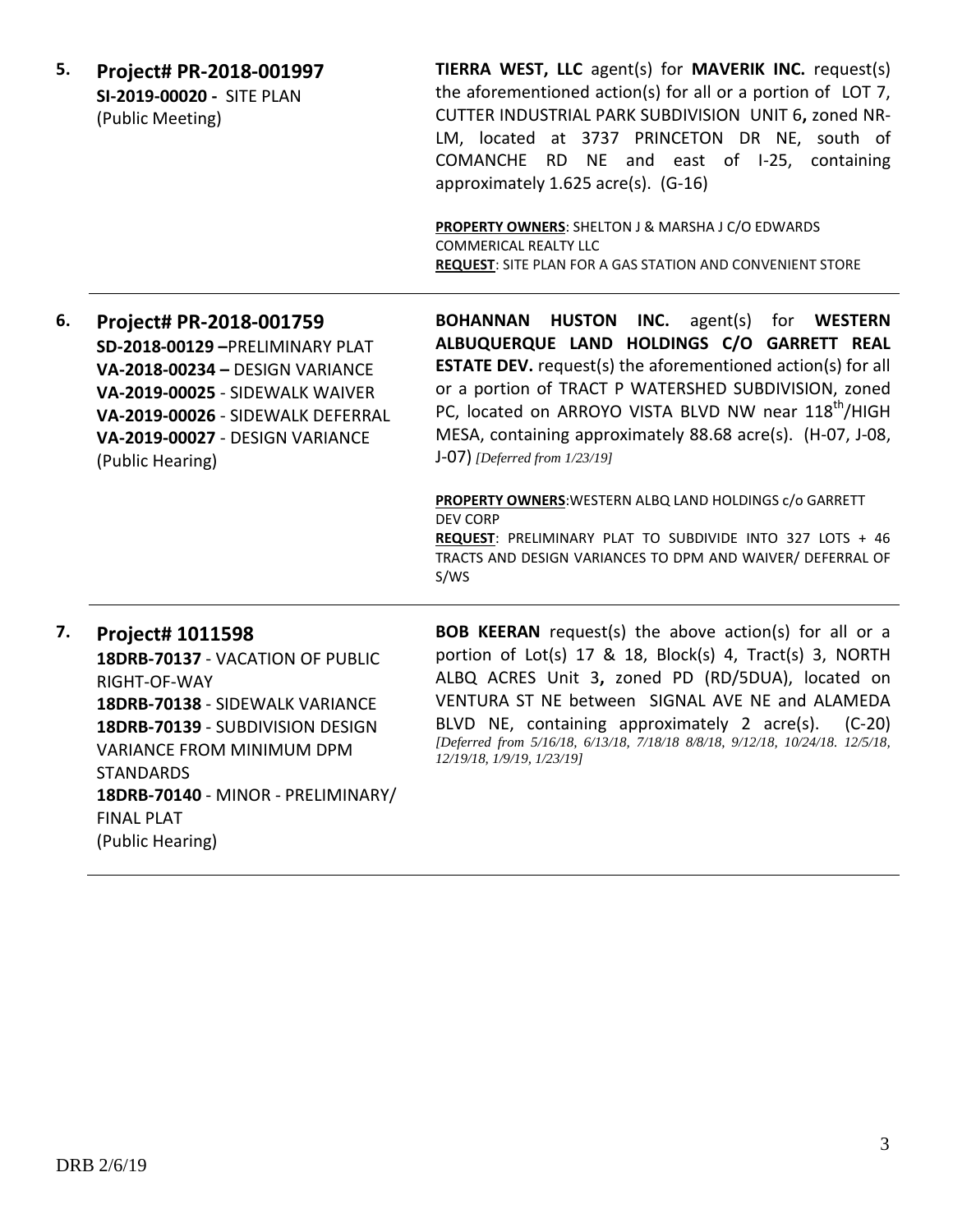**8. Project# PR-2018-001903 (1010693) VA-2018-00223** – TEMP DEFERRAL OF SIDEWALKS **VA-2018-00227** – SIDEWALK WAIVER **SD-2018-00123** – PRELIMINARY PLAT **SD-2018-00124** – VACATION OF PRIVATE EASEMENT **SD-2018-00125** – VACATION OF PUBLIC EASEMENT (Public Hearing)

**BOHANNAN HUSTON INC.** agent(s) for **GAMMA DEVELOPMENT, LLC** request(s) the aforementioned action(s) for all or a portion of TRACT 3B-3 PLAT OF TRS 3B-1, 3B-2 & 3B-3 A SUBD OF TR 3B LAND OF IHS ACQUISTION NO. 120 INC, zoned R-T, located on HORIZON BLVD. NE between BALLOON MUSEUM DR. NE and ALAMEDA BLVD NE, containing approximately 7.76 acre(s). (B-17) *[Deferred from 1/9/19, 1/30/19]*

#### **PROPERTY OWNERS**: C & S EQUITIES LLC

**REQUEST**: SUBDIVIDE TRACT INTO 34 RESIDENTIAL LOTS, VACATIONS, DEFERRAL AND WAIVER OF SIDEWALKS

**9. Project# PR-2019-001971 (1006201, 1006539) SD-2019-00012 –** EXTENSION OF INFRASTRUCTURE LIST **SD-2019-00019** – AMENDED INFRASTRUCTURE LIST (Public Meeting)

**BOHANNAN HUSTON INC.** agent(s) for **GOLD MESA INVESTMENT, LLC** request(s) the aforementioned action(s) for all or a portion of TRACT D-1 THRU D-7, MESA DEL SOL INNOVATION PARK II**,** zoned PC, located at the northwest corner of HAWKING DRIVE SE and CRICK CROSSING AVENUE SE, containing approximately 80.0 acre(s). (Q-16) *[Deferred from 2/6/19]*

**PROPERTY OWNERS**: GOLD MESA INVESTMENT LLC + MB INVESTMENT GROUP **REQUEST**: EXTENSION OF IL AND AMENDED IL TO ADD WATERLINE

### *MINOR CASES*

**10. Project# PR-2018-001405 (1007489, 1007720) SD-2019-00020** – VACATION OF AN EASEMENT (Public Hearing)

**ISAACSON & ARFMAN, PA** agent(s) for **YES HOUSING, INC.** request(s) the aforementioned action(s) for all or a portion of TRACT A PLAT & VACATION REQUEST FOR TRACTS A & B WEST ROUTE 66 ADDN, zoned MX-M, located west of UNSER BLVD NW and north of CENTRAL AVENUE NW, containing approximately 6.2218 acre(s). (K-10)

**PROPERTY OWNERS**: CITY OF ALBUQUERQUE **REQUEST**:VACATION OF PARKING EASEMENT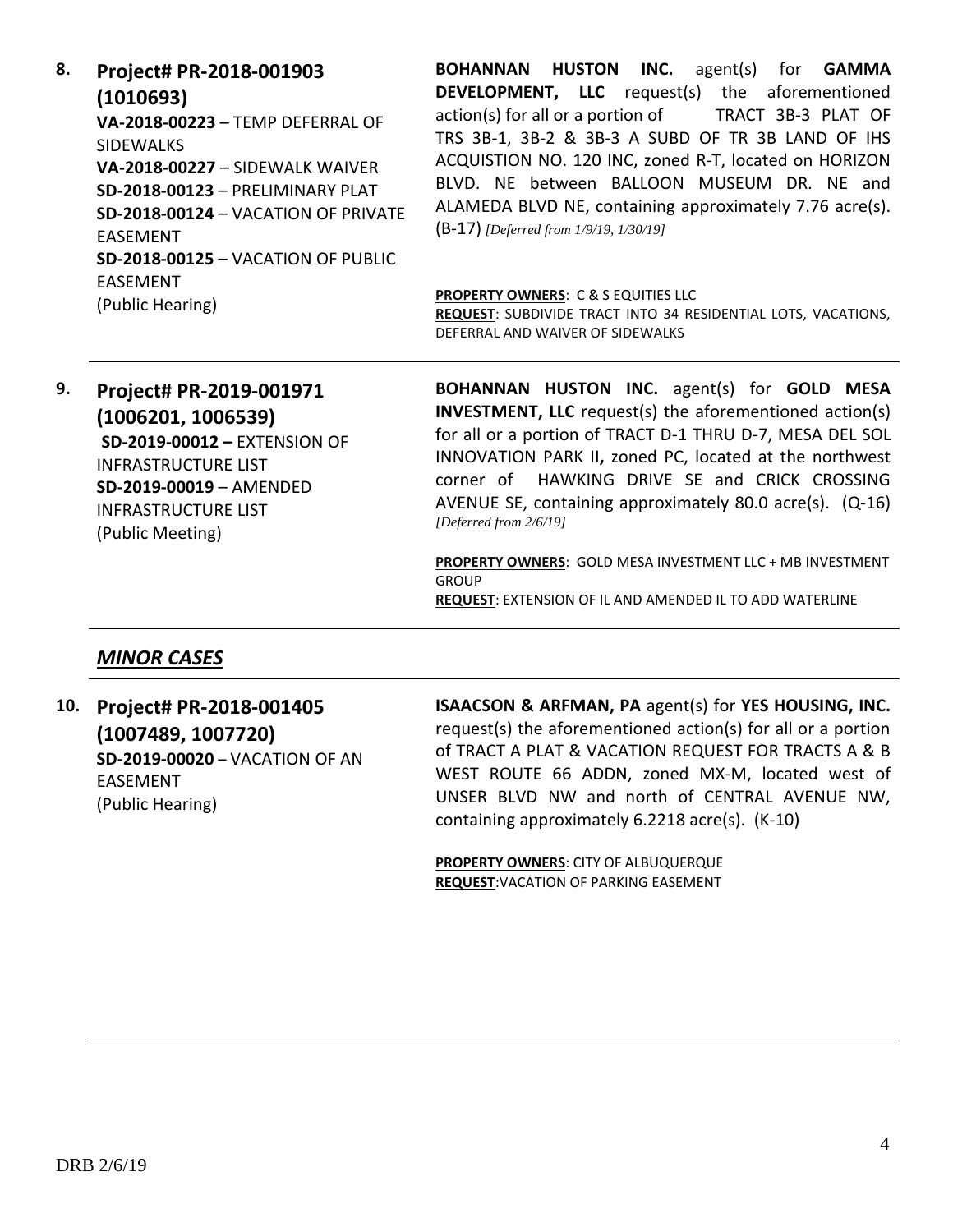| 11. | Project# PR-2018-001786<br>SD-2019-00035 - PRELIMINARY/FINAL<br><b>PLAT</b><br>(Public Meeting)                                                       | CSI - CARTESIAN SURVEYS INC. agent(s) for KKMM LLC<br>request(s) the aforementioned action(s) for all or a portion<br>of LOTS 1 THRU 5 + 16' STRIP, BLOCK B, DURAN &<br>ALEXANDER ADDN, zoned MX-L, located at the SWC of 4 <sup>TH</sup><br>STREET and MOUNTAIN RD NW, containing approximately<br>$0.7816$ acre(s). $(J-14)$<br>PROPERTY OWNERS: WU CHUAN-TA & SUE JEAN TR WU LVT & LIUDER<br>S & CAFEN C TR LIU FAMILY LVT & ETAL<br><b>REQUEST: CONSOLIDATION OF 5 LOTS INTO 1 LOT</b> |
|-----|-------------------------------------------------------------------------------------------------------------------------------------------------------|--------------------------------------------------------------------------------------------------------------------------------------------------------------------------------------------------------------------------------------------------------------------------------------------------------------------------------------------------------------------------------------------------------------------------------------------------------------------------------------------|
| 12. | Project# PR-2018-001883<br>(1011556)<br>SI-2018-00275 - FINAL SIGN OFF OF EPC<br>SITE PLAN FOR BUILDING PERMIT<br>$(18EPC-40013)$<br>(Public Meeting) | TIERRA WEST, LLC agent(s) for MONTGOMERY BLV<br><b>CHURCH OF CHRIST</b> request(s) the aforementioned<br>action(s) for all or a portion of TRACT A-1 PLAT OF TRACT A-<br>1 KNAPP HEIGHTS ADDN, zoned R-MH, located at 7201<br>MONTGOMERY BLVD NE east of LOUISIANA BLVD NE,<br>containing approximately 10.2836 acre(s). (F-19) [Deferred<br>from 1/9/19, 1/23/19]<br>PROPERTY OWNERS: MONTGOMERY BLV CH OF CHRIST<br>REQUEST: SITE PLAN FOR A 23,580 SF CHURCH BUILDING                   |
|     | 13. Project# PR-2018-001403<br>SD-2018-00120- PRELIMINARY/FINAL<br><b>PLAT</b><br>(Public Meeting)                                                    | ARCH + PLAN LAND USE CONSULTANTS agent(s) for A.J.<br>and MARY ELLEN RICH request(s) the aforementioned<br>action(s) for all or a portion of LOTS D & E BLK 44 PEREA<br>ADD & VAC POR OF MOUNTAIN RD, zoned R-T, located at<br>1406 MOUNTAIN RD NW, containing approximately .34<br>acre(s). (J-13) ) [Deferred from 12/19/18, 1/30/19]<br>PROPERTY OWNERS: PLL ENTERPRISES LCC<br>REQUEST: REALIGNMENT OF EXISTING LOTS & VACATED RIGHT OF WAY                                            |
|     | <b>SKETCH PLAT</b>                                                                                                                                    |                                                                                                                                                                                                                                                                                                                                                                                                                                                                                            |

**14. Project# PR-2019-002050 PS-2019-00013** – SKETCH PLAT **THOMAS D. JOHNSTON** agent(s) for **SUSAN FISHER** request(s) the aforementioned action(s) for all or a portion of LOTS 9 10 & 11, BLOCK 22, TERRACE ADDN**,** zoned MX-M, located at the NWC of CEDAR ST SE and HAZELDINE AVE SE, containing approximately 0.4553 acre(s). (K-15)

**PROPERTY OWNERS**: BITZER J BARRY & FISHER SUSAN **REQUEST**: LOT CONSOLIDATION FROM 3 LOTS TO 1 LOT